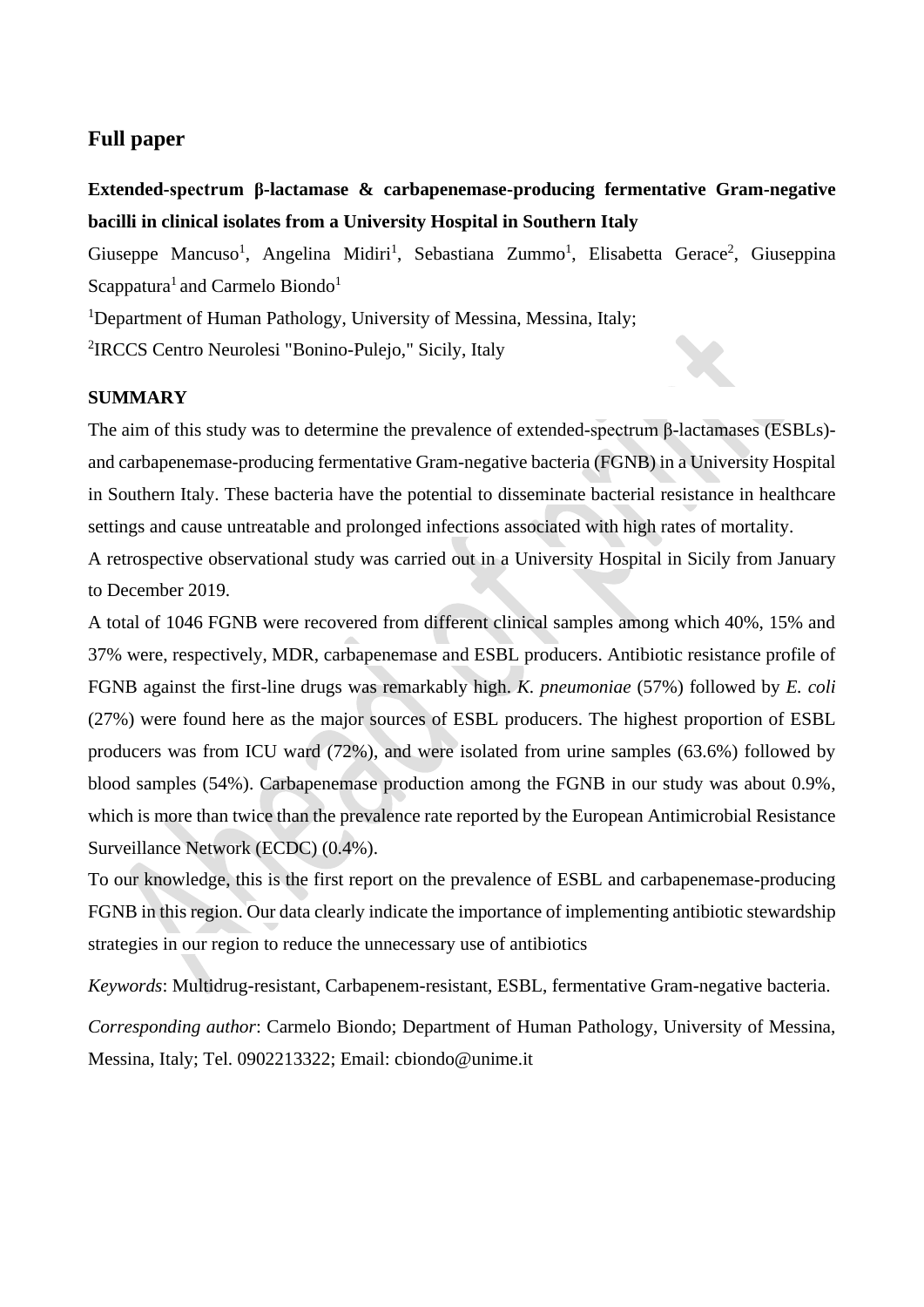## **INTRODUCTION**

The World Health Organization (WHO) declared that antimicrobial resistance (AMR) is a global health emergency and represents one of the major public health problems threatening humanity [\(Spera](#page-11-0) *[et al.,](#page-11-0)* 2019). In 2017, to reduce the frequency of hospital and community infections caused by antibiotic-resistant microorganisms, Italy adopted its first National Action Plan on Antimicrobial Resistance [\(Nunez-Nunez](#page-10-0) *et al.,* 2018). In the last two decades, the problem of AMR has been rapidly worsening due to various factors such as: overuse of antibiotics (i.e., use without treatment indication), incorrect use of antibiotics in the veterinary sector, and excessive consumption of antibiotics in hospital (Sawa *[et al.,](#page-10-1)* 2020). According to the ECDC/CDC definition, bacterial isolates are classified according to their degrees of [antimicrobial resistance](https://en.wikipedia.org/wiki/Antimicrobial_resistance) in multidrug-resistant (MDR), extensively drug-resistant (XDR), and pandrug-resistant (PDR) bacteria. MDR isolates are is not susceptible to at least one agent in three or more antimicrobial categories, while XDR isolates are not susceptible to at least one agent in all but two or fewer antimicrobial categories (i.e., bacterial isolates remain susceptible to only one or two antimicrobial classes). Finally, PDR isolates are not susceptible to any agents in all antimicrobial categories [\(Magiorakos](#page-10-2) *et al.,* 2012). Antimicrobial resistance as well as of ESBL- and carbapenemase-producers in fermentative Gram-negative bacteria (FGNB) have been recognized by the World Health Organization among the greatest challenges to human health worldwide [\(Exner](#page-9-0) *et al.,* 2017). Mechanisms of antibiotic resistance in bacteria are different and include acquisition and transfer of antibiotic resistance genes that occurs through the transfer of bacterial mobile genetic elements such as conjugative plasmids, transposons and integrons [\(Malloy](#page-10-3)  [and Campos 2011;](#page-10-3) [Reygaert 2018\)](#page-10-4). β-Lactam antibiotics have been employed for several years for the treatment of bacterial infections because of their high specificity and safety compared to other classes [\(Livermore and Woodford 2006\)](#page-9-1). However, the spread of extended-spectrum β-lactamaseproducing FGNB is increasing worldwide, making these bacteria resistant to third-generation cephalosporins (cefotaxime, ceftriaxone, and ceftazidime), penicillins, but not carbapenems [\(Biehl](#page-8-0) *et al.,* [2016;](#page-8-0) Lin *[et al.,](#page-9-2)* 2019). The widespread and indiscriminate use of broad-spectrum antibiotics not only in human medicine (i.e., prescription of antibiotics by physicians to treat an infection that may not be caused by bacteria) but also in agriculture and animal husbandry, may favour the selection of antibiotic-resistant bacteria that can easily be transferred from animals to humans [\(da Costa](#page-8-1) *et al.,*  [2013;](#page-8-1) [Economou and Gousia,](#page-8-2) 2015). The treatment of choice for ESBL-producing FGNB infections have been the carbapenems, a class of antibiotics belonging to the β-lactam family but structurally different from penicillins and cephalosporins [\(Walker](#page-11-1) *et al.,* 2018; [Karaiskos and Giamarellou,](#page-9-3) 2020). However, in recent years, carbapenem-resistant FGNB have gradually increased, becoming an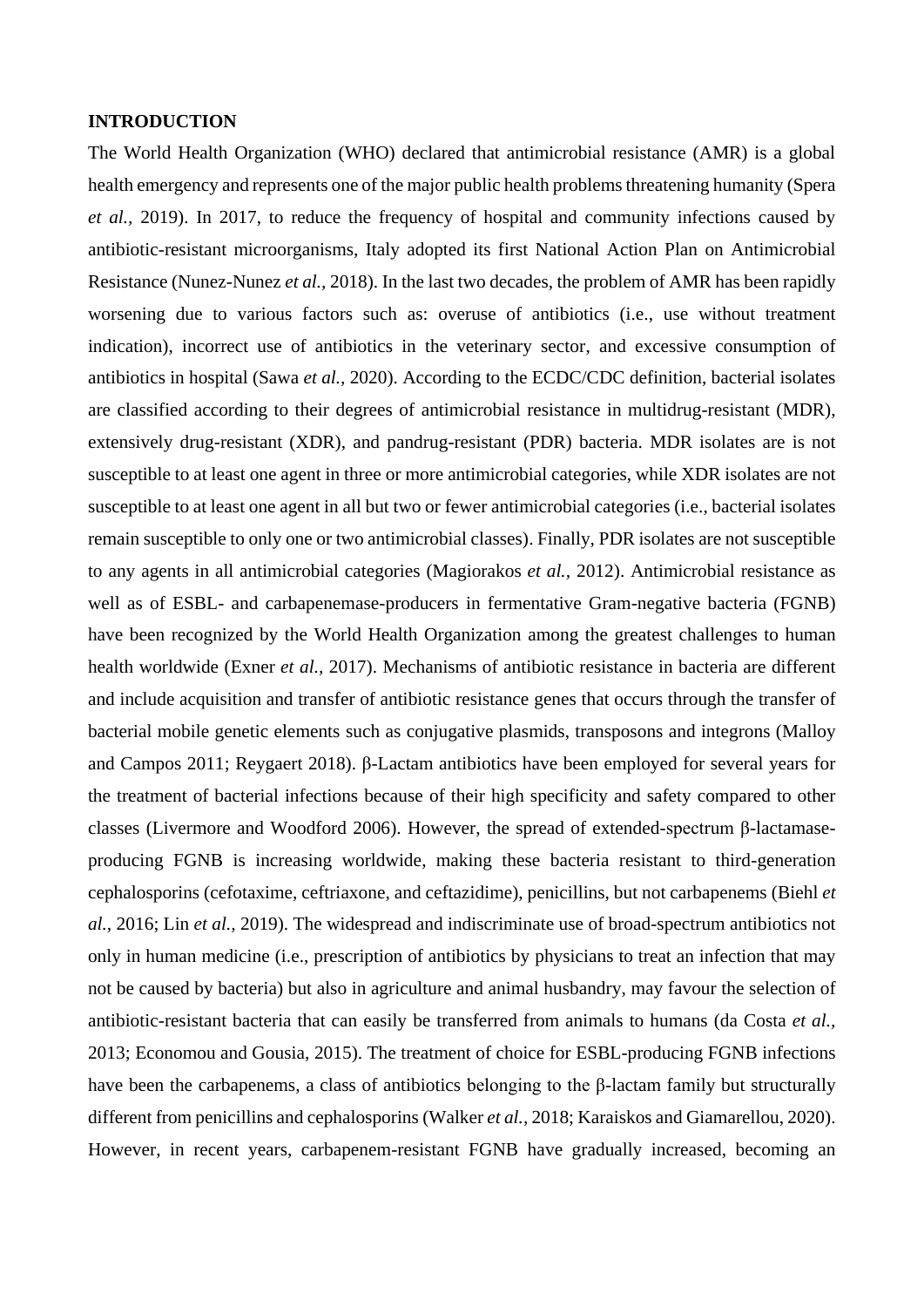important public health problem, because these clinical isolates expressing multidrug resistance leave few treatment options [\(Tzouvelekis](#page-11-2) *et al.,* 2012; [Beyene](#page-8-3) *et al.,* 2019).

The aim of the present study was to investigate the prevalence of extended-spectrum β-lactamase and carbapenemase production among FGNB recovered from patients admitted to University Hospital, Southern Italy, from January to December 2019. The reliable identification of these microorganisms plays a crucial role in the management and control of healthcare-associated infections and in the implementation of antimicrobial stewardship programs.

#### **MATERIALS AND METHODS**

#### *Study design*

From January to December 2019, non-replicate, FGNB clinical isolates recovered from hospitalized patients were collected by the Clinical Microbiology Laboratory of Messina, Southern Italy. Cinical samples were submitted to the laboratory and processed following standard procedures. Specimens collected were inoculated onto appropriate isolation culture media (Blood culture broth, Blood agar, Chocolate agar, and MacConkey agar plate) and incubated at 35/37˚C according to standard protocols for each sample. In cases where a delay in culturing was unavoidable, appropriate transport media were used. All commonly isolated fermentative gram-negative bacilli recovered from the various clinical specimens during the study period were included. According to the guidelines of Clinical and Laboratory Standards Institute (CLSI, 2014) and the European Antimicrobial Resistance Surveillance Network (ECDC, 2013), only the first isolate from each patient was included in this study.

# *Identification and antimicrobial susceptibility tests*

Bacterial identification and antimicrobial susceptibility testing were carried out by the Vitek-2 System using GN<sup>R</sup> cards, as per the manufacturer's instructions (BioMérieux, Marcy l'Etoile, France) [\(Bonura](#page-8-4) *et al.,* 2015; [Ferranti](#page-9-4) *et al.,* 2018). The antimicrobial susceptibility profile of isolates was confirmed by Kirby-Bauer disc diffusion method and the data were interpreted using clinical breakpoints according to EUCAST criteria 2019 [\[EUCAST breakpoint tables v 9.0](https://www.eucast.org/clinical_breakpoints/) (2019)]. The following antibiotics were used: cefotaxime (30μg), ceftazidime (30μg), amoxicillin/clavulanic acid (20/10μg), amikacin (30μg), cefepime (10μg), ciprofloxacin (5μg), gentamycin (10μg), sulfa/trimeth (1.25/23.75μg), piperacillin-tazobactem (100μg), imipenem (10μg), meropenem (10μg), ertapenem (10μg), fosfomycin (10μg). In agreement with previous reports, the term MDR "multidrug resistance'' among gram-negative bacteria was used to indicate resistance to three or more of the following antimicrobials: ceftazidime, ciprofloxacin, meropenem, gentamicin, ampicillin/sulbactam, or piperacillin/tazobactam [\(Pop-Vicas](#page-10-5) *et al.,* 2008).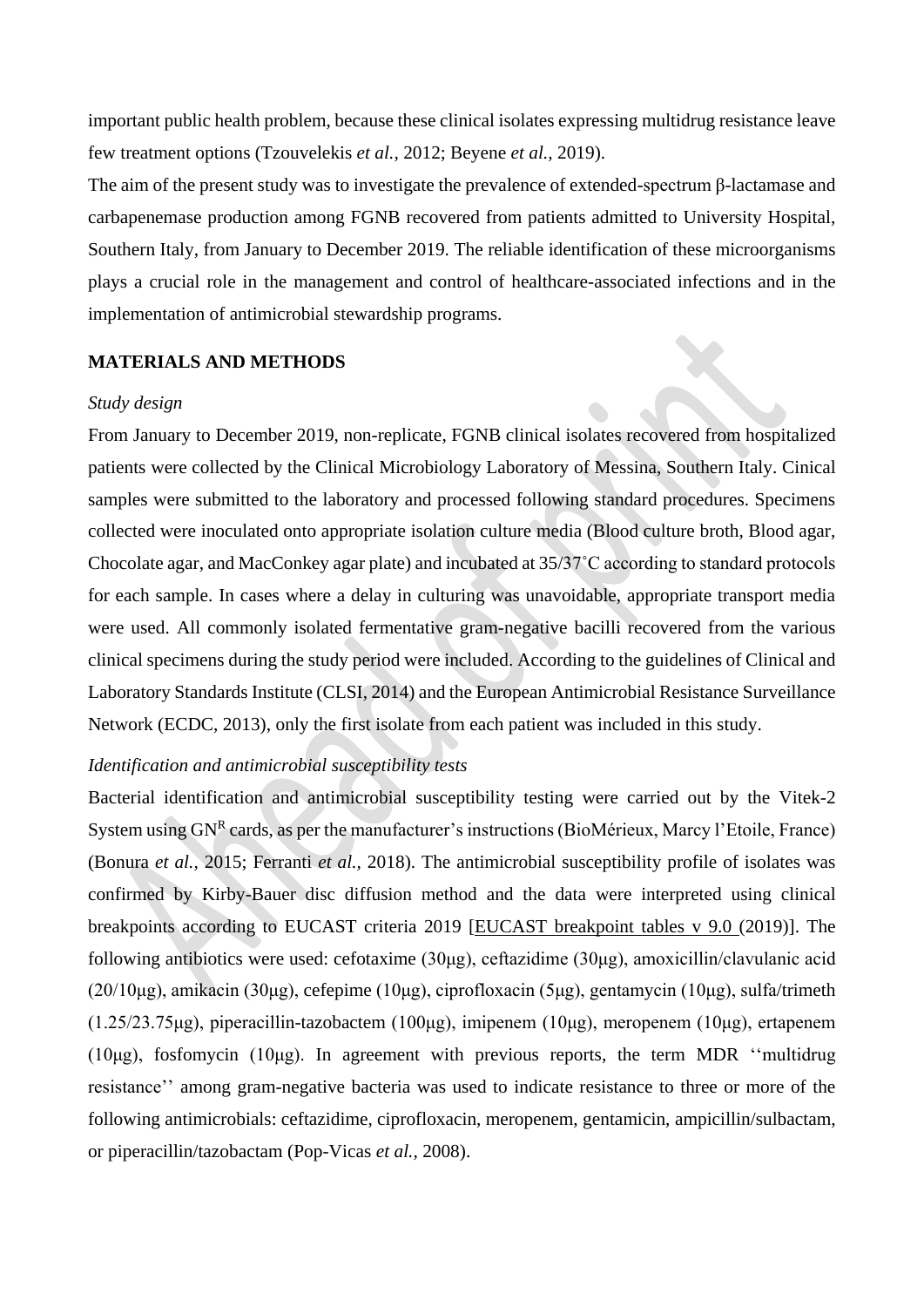#### *Screening for ESBL producers*

ESBL-producing organisms are defined as ones that confer resistance to most beta-lactam antibiotics, including penicillin, cephalosporins, and aztreonam [\(Bush 2018\)](#page-8-5). They generally remain susceptible to carbapenems and may be inhibited in vitro by beta-lactam/beta-lactamase inhibitor combinations (Ho *[et al.,](#page-9-5)* 2019). ESBL testing was performed with VITEK2, which uses the analysis of MIC patterns evaluated by the Advanced Expert System to detect ESBL expression [\(Sanders](#page-10-6) *et al.,* 2000). FGNB suspected to be producers of ESBL enzymes were subjected to a confirmation test according to EUCAST guidelines for the detection of resistance mechanisms [\(Bavelaar](#page-8-6) *et al.,* 2021). The confirmatory test was performed using disks containing cephalosporin (cefotaxime AND ceftazidime, or cefepime) alone and in combination with clavulanic acid (CA) (10μg) to distinguish isolates harbouring ESBLs from those resistant for other reasons. Briefly, the antibiotic discs were placed on Mueller-Hinton agar plates seeded with a suspension of each isolate adjusted to match the turbidity standard of 0.5 McFarland. The test is considered positive for an ESBL producer if the inhibition zone diameter is ≥5 mm larger with clavulanic acid than without [\(Rawat and Nair,](#page-10-7) 2010; [Malloy and](#page-10-3)  [Campos,](#page-10-3) 2011).

#### *Detection of Carbapenemase production*

Carbapenemase-producing FGNB were screened using VITEK AST-N202 cards. An isolate was considered a carbapenemase producer if after screening with a VITEK AST-N202 card it showed intermediate or high resistance to more than one of the carbapenems (ertapenem, imipenem, or meropenem) [\(Ferranti](#page-9-4) *et al.,* 2018). Detection of CPE was confirmed following the guidelines of the EUCAST disc diffusion method (2017),which indicate screening cut-offs using meropenem MIC  $>0.12$  mg/L and/or a $<$ 25 mm meropenem (10 µg) disc diffusion zone diameter, with an increased meropenem zone diameter cut-off of <27 mm recommended for areas where OXA-48 producers are endemic [\(Haldorsen](#page-9-6) *et al.,* 2018).

### *FilmArray blood culture identification panel*

Fifty random positive blood culture bottles (BACTEC Plus Aerobic/F bottles) were also analysed using the FilmArray BCID panel to identify pathogens and their antibiotic susceptibility status. The FilmArray BCID panels were processed according to the manufacturer's instructions. Briefly, 200 μL of the positive blood culture was aspirated (within eight hours of positivity), mixed with sample buffer, and loaded into the FilmArray pouch. The FilmArray BCID panel was loaded onto the FilmArray instrument for nucleic acid extraction, amplification, and DNA melting curve analysis to identify the possible presence of both bacterial targets and related resistance genes in the tested culture.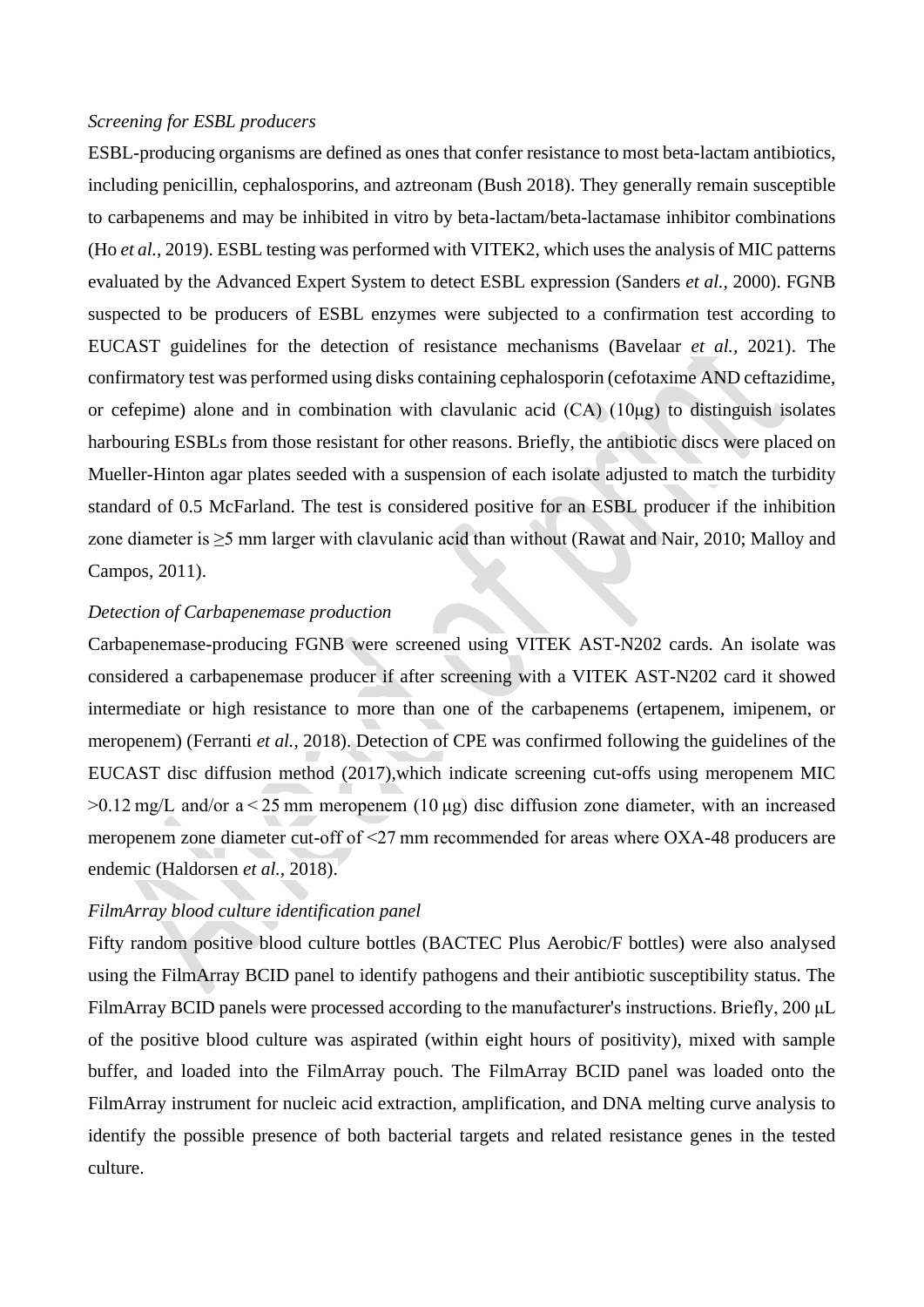#### *Data analysis*

The prevalence of MDR, carbapenemase- or ESBL-producing FGNB was calculated by dividing the number of MDR, carbapenemase- or ESBL-positive samples by the total number of FGNB samples. The data were expressed as absolute frequencies and percentages. For each parameter (MDR, ESBL and carbapenemase), the comparison between urine and other clinical specimens (including respiratory samples, blood, etc.) was performed using Z-test for difference of proportions; the same test was applied to compare the prevalence of MDR, ESBL and carbapenemase in antibiotic-treated and non-treated patients. A p-value less than 0.05 was considered statistically significant. All statistical analyses were performed by using SPSS for Window package, version 22.

#### **RESULTS**

Of the 6928 clinical samples received during the indicated period, 3452 were found to be positive for bacterial pathogens, among which 1046 were fermentative gram-negative bacteria. Among the latter, the majority of the isolates (81.2%) were from the inpatient department, while the rest (17.8%) were from the outpatient department. Moreover, out of 1046 isolates, 58.6% were isolated from male patients, while 41.4% were recovered from female patients. As shown in Table 1, although different types of clinical specimens were collected and analysed, the majority of the isolates were isolated from urine (58.6%) followed by blood (20.9%) and respiratory samples (15.8%). The predominant species were *E. coli* (53.3%) and *K. pneumoniae* (38%) (Table 1).

Antimicrobial susceptibility testing of bacterial isolates is summarized in Table 2. Resistance to amoxicillin/clavulanic acid was the highest (62%), followed by ciprofloxacin (52.3%), whereas lower resistance rates were recorded for amikacin and piperacillin-tazobactam combination (9.6% and 32.3%, respectively). Of the total of 1046 FGNB identified during the study period, 40.2%, 19%, and 37% were, respectively, MDR, carbapenemase and ESBL producers. Moreover, out of 1046 FGNB isolates, 43.6%, 53.1% and 32.6% displayed resistance to cephalosporins, quinolones and aminoglycosides, respectively.

The production of extended spectrum beta*-*lactamases was detected in 57%, 27%, 10.7%, and 11.5%, respectively, of *K. pneumoniae, E. coli, E. cloacae, and C*. *freundii* strains. The distribution of ESBL and carbapenemase isolates was different among different species and depended on whether the isolates came from the outpatients or inpatients department. In outpatients, the most frequent ESBLproducing species were detected in 41 *E. coli* (26.3%), 40 *K. pneumoniae (*17.8%)*,* 2 *E. cloacae (*27.3%)*,* and 1 *C. freundii* (33.3%), respectively. In inpatients, the frequency of ESBL production per species was the following: 111 *E. coli* (73%), 186 *K. pneumoniae (*82.3%)*,* 5 *E. cloacae* (71.4%)*,* and 2 *C. freundii* (66%)*.* None of the *C. freundii* strains produced carbapenemase, but carbapenemases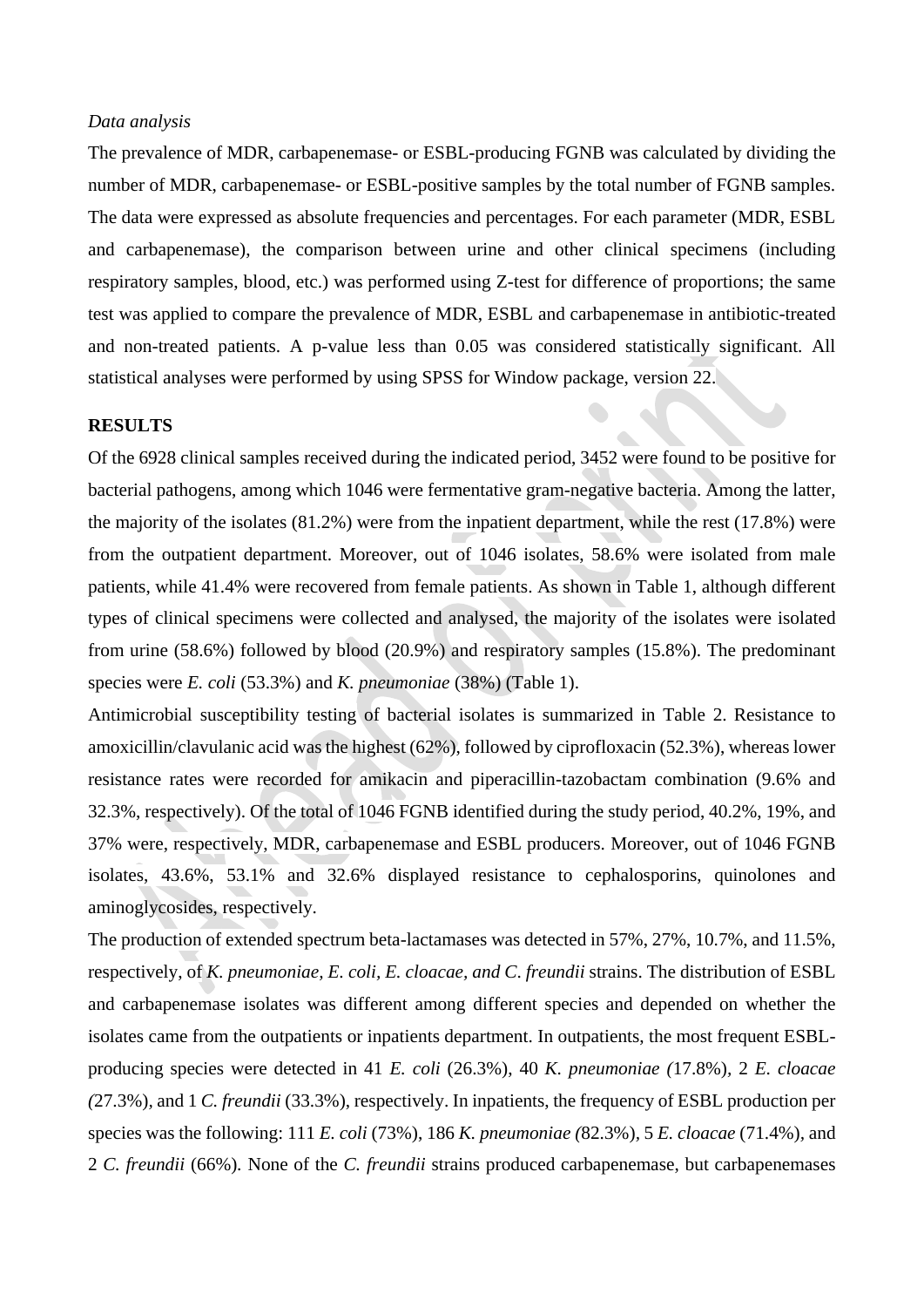were produced by 0.9%, 40.8% and 18.1%, respectively, of *E. coli, K. pneumoniae* and *E. cloacae* strains.

As shown in Fig. 1, the prevalence of MDR, ESBL and carbapenemase-producing FGNB was different among different wards. Most of the multidrug-resistant bacteria were isolated from patients hospitalised in the Intensive Care Unit (ICU) (31.3%) followed by the Internal Medicine Ward (25.7%), Surgical Ward (22.2%), and Neonatal Unit (NU) (7%). Similarly, ESBL and carbapenemase-producing isolates were more frequently recovered in samples from patients admitted to the ICU (26.5% and 12.3%, respectively) than those in other medical wards (Fig. 1). Fig. 2 shows the distribution of MDR, ESBL and carbapenemase production in the various samples. The MDR isolation rate was significantly higher in urine (36%) than in other clinical specimens, including respiratory samples  $(5.7%)$  and blood  $(6%)$  (p<0.001 for each comparison). Similarly, the highest prevalence of ESBL-producing isolates was in urine samples (37.2%) followed by blood (7%) and respiratory samples (4.2%); this result is statistically supported by a highly significant p-value  $(p<0.001)$ . The prevalence of carbapenemase-producing isolates was significantly greater in urine  $(6.7\%)$  than in blood  $(2.5\%)$  or respiratory specimens  $(1.2\%)$  (p<0.001 for both comparisons). In selected experiments, we compared the results of conventional methods with those of BioFire FilmArray Blood Culture Identification (BCID) panel for identifying the pathogens and their antibiotic susceptibility status. Among the 50 positive random blood cultures, 97% of FilmArray BCID panel results were consistent with the conventional methods, while the sensitivity and specificity for *blake* (the only available carbapenem-resistance gene on the FilmArray BCID panel) was 100%.

The prevalence of MDR, ESBL and carbapenemase-producing FGNB among antibiotic-treated and non-treated patients is shown in Fig 3. The prevalence of MDR, ESBL and carbapenemase production was significantly higher among previously-treated compared to non-treated patients (p=0.018,  $p=0.013$  and  $p=0.020$ , respectively) (Fig. 3).

# **DISCUSSION**

Nosocomial bacterial infection is one of the most common complications in hospitalized patients and are a major public health concern because these infections are often due to MDR bacteria that are difficult to treat [\(Reygaert 2018\)](#page-10-4). FGNB are members of the family of Enterobacteriaceae, which due to their ability to spread quickly in healthcare settings are among the most common hospital-acquired pathogens (Wang *[et al.,](#page-11-3)* 2015). In addition, these bacteria, exhibiting multidrug resistance, cause infections associated with high rates of morbidity and mortality [\(Tzouvelekis](#page-11-2) *et al.,* 2012; [Falagas](#page-9-7) *et al.,* [2014\)](#page-9-7). In the present study, a total of 1046 clinical FGNB isolates were identified from patients admitted to Messina University Hospital and these bacteria were tested against 13 antibacterial drugs.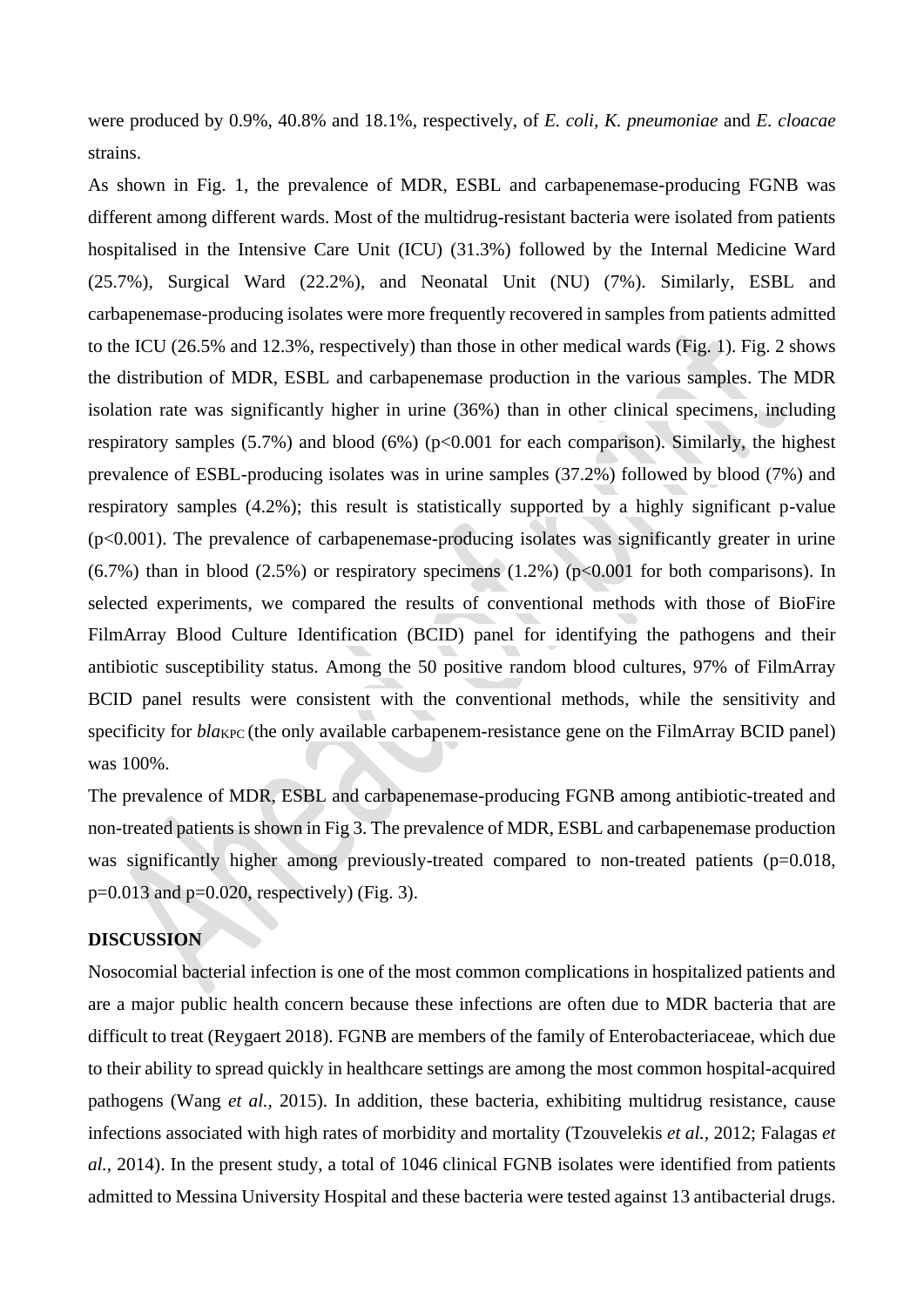The antibiotic resistance profile of FGNB against first-line drugs was remarkably high. The resistance profile of FGNB against drugs of β-lactam/β-lactamase inhibitor combinations ranges from 29.8% for piperacillin/tazobactam to 63.4% for Amoxicillin/Clavulanic acid, indicating that the first βlactam with β-lactamase inhibitor demonstrates better activity. The antibiotic resistance profile of FGNB against other first-line drugs such as cephalosporins and quinolones was also high (both above 60% for *K. pneumoniae*). On the other hand, the percentage antibiotic resistance rates of FGNB against aminoglycosides were below 40% (above 30% only for *K. pneumoniae*). The surveillance of antimicrobial resistance in Italy for 2019 reported by the European Centre for Disease Prevention and Control (ECDC) showed that the resistance rates of *K. pneumoniae* were high: 54.7% of isolates were resistant to fluoroquinolones, 57.6% to cephalosporins, 32.6% to aminoglycosides, and 28.5% to carbapenemase. In our study, we found slightly higher resistance rates to all four classes of antibiotics: 67% to fluoroquinolones, 62% to cephalosporins, 37.3% to aminoglycosides, and 40.8% to carbapenemase. The data reported by the ECDC for *E. coli* in Italy in 2019 are also high: 44.5% to fluoroquinolones, 30.9% to cephalosporins, 15.9% to aminoglycosides, and 0.4% to carbapenemase. In our study, for *E. coli* we observed more frequent resistance to fluoroquinolones (44.5%) and carbapenemase (0.9%), whereas resistance to cephalosporins and aminoglycosides was less frequent (29 % and 8.6%, respectively).

In the present study, out of 1046 FGNB, 39.5% were MDR and, among these, the highest MDR strains were detected in *K. pneumoniae* (48.9%) followed by *E. cloaceae* (41%), *Citrobacter freundii* (38.4%) and *E coli* (33.1%). In our study, higher MDR *K. pneumonia* and *E. coli* were recovered compared to the data obtained from the ECDC, where lower MDR *K. pneumoniae* (30.3%), and *E. coli* (11.6%) were reported.

Our study reported collectively a high prevalence of ESBL-producing FGNB (37%). *K. pneumoniae* (57%) followed by *E. coli* (27%) were found as the major sources of ESBL producers. This is almost in line with the Euro surveillance study, where the prevalence of these two microorganisms resistant to 3rd generation cephalosporins was reported to be 57.6% and 30.9%, respectively. The highest proportion of ESBL producers was from the ICU ward (72%), and were isolated from urine samples (63.6%) followed by blood samples (54%). There is a considerable variation in ESBL prevalence in different parts of the globe, and the detection rate of ESBL producers varies considerably, ranging from 3.8% in Australia to as high as 80.6% in India [\(Sharif](#page-10-8) *et al.,* 2016; [Djim-Adjim-Ngana](#page-8-7) *et al.,*  [2020\)](#page-8-7).

Carbapenemase production among the FGNB in our study was about 0.9%, which is more than twice the prevalence rate reported by the ECDC (0.4%). However, the difference in the prevalence of CPE might be due to different types of samples analysed (i.e., ECDC data are based exclusively on invasive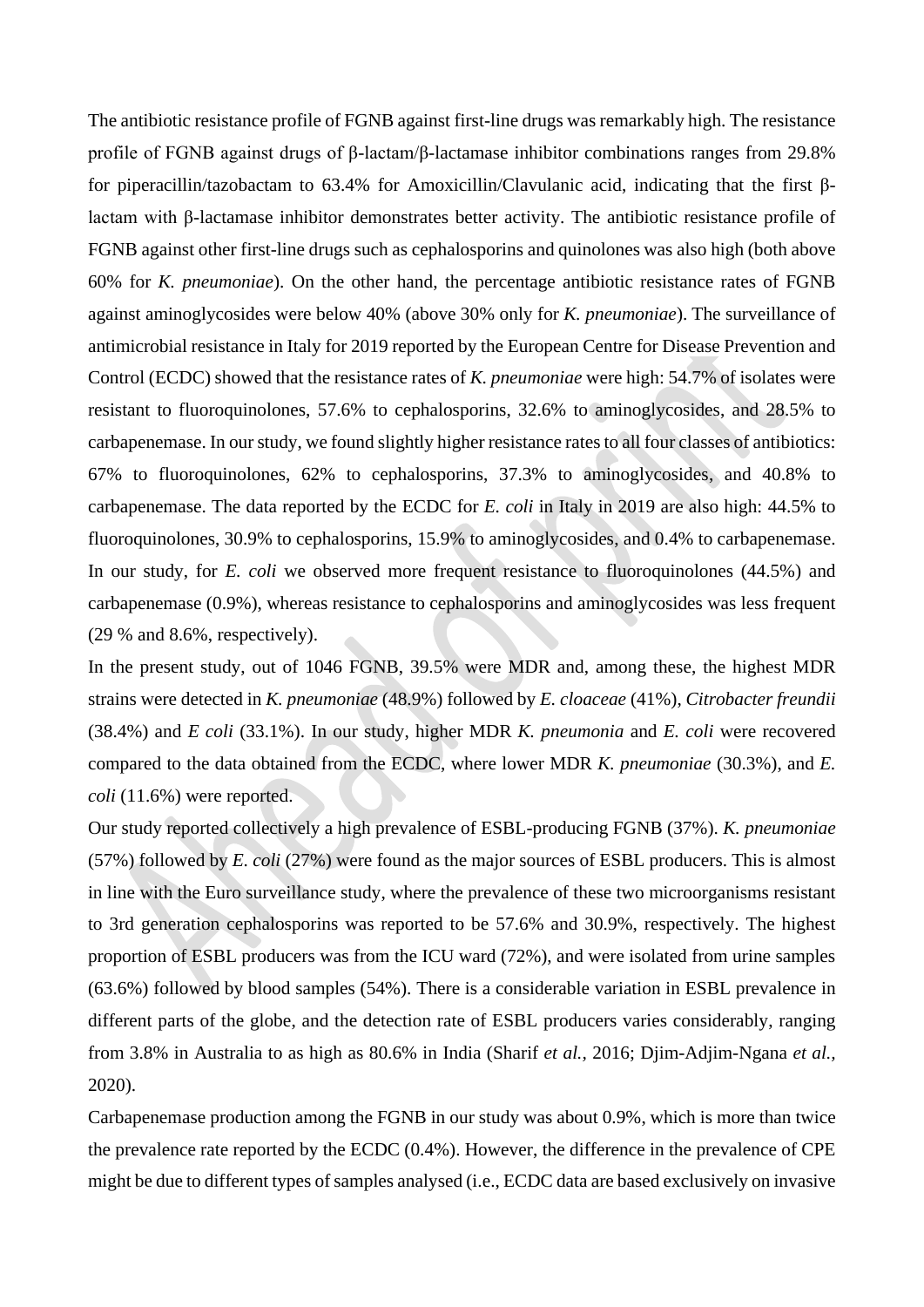isolates obtained from blood or cerebrospinal fluid) [\(\(ECDC\). 2019\)](#page-8-8). On the other hand, CPE production among FGNB reported in the present study was much lower than that reported in other studies from various parts of the globe [\(Bassetti and Peghin,](#page-8-9) 2020; [Gorgulho](#page-9-8) *et al.,* 2020). This difference in the prevalence of CPE in different studies might be due to various factors such as: improper use of carbapenem antibiotics in different geographic area, inadequate infection prevention and control programs, and inappropriate carbapenemase detection methods [\(Meletis,](#page-10-9) 2016; [Gurung](#page-9-9) *[et al.,](#page-9-9)* 2020; [Hammoudi Halat and Ayoub Moubareck,](#page-9-10) 2020).

In our study, the ICU was the hospital unit with the highest isolation rate of MDR strains, ESBL, and carbapenemase-producing strains of FGNB, followed by the Medicine ward. The results of our study are consistent with those of previous studies in which length of ICU stay, excessive use of invasive medical devices, unsuccessful implementation of infection prevention and control programs, and overuse of antibiotics are considered the main risk factors for development of MDR, ESBL, and carbapenemase-producing strains [\(Hsueh](#page-9-11) *et al.,* 2002; [Paskovaty](#page-10-10) *et al.,* 2005). Finally, our data indicate a prevalence of MDR, ESBL and carbapenemase-producing FGNB in antibiotic-treated compared with untreated subjects as a result of long-term exposure of bacteria to antimicrobial agents. The findings of our study emphasize the importance of continuous monitoring and surveillance programmes, including at the local level, to prevent, detect and contain the spread of ESBL and carbapenemase among FGNB [\(Schrijver](#page-10-11) *et al.,* 2018). To our knowledge, there is little to no information regarding the prevalence of ESBL and carbapenemase-producing FGNB in a University Hospital in Southern Italy. These data also have potential clinical impact, since they highlight the importance of detecting the distribution of ESBL and carbapenemase-producers in different wards of hospitals. Therefore, strategies must be implemented to improve the rational use of antibiotics in the hospital and contain the increasing burden of drug resistance in bacterial strains.

**Conflicts of interest:** The authors declare no conflicts of interest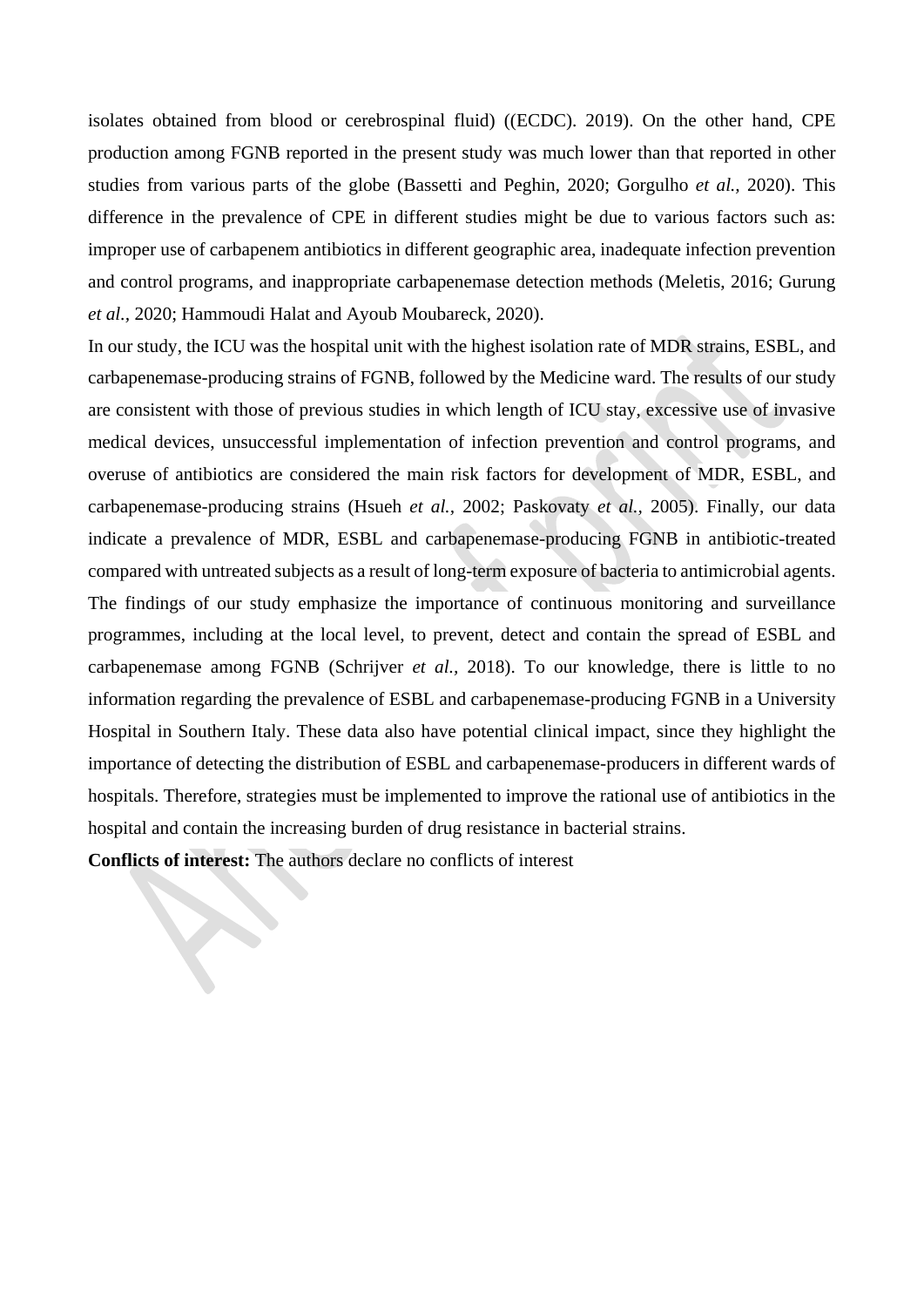#### **REFERENCES**

<span id="page-8-8"></span>(ECDC)., ECfDPaC (2019). "Surveillance Atlas of Infectious Diseases." *Italy: ECDC; 2019.* **Available from: [http://atlas.ecdc.](http://atlas.ecdc/) europa.eu.**

<span id="page-8-9"></span>Bassetti, M and Peghin M (2020). "How to manage KPC infections." *Ther Adv Infect Dis* **7**: 2049936120912049.

<span id="page-8-6"></span>Bavelaar, H, Justesen US, Morris TE, Anderson B, Copsey-Mawer S, et al. (2021). "Development of a EUCAST disk diffusion method for the susceptibility testing of rapidly growing anaerobic bacteria using Fastidious Anaerobe Agar (FAA) - Development study using Bacteroides species." *Clin Microbiol Infect*.

<span id="page-8-3"></span>Beyene, D, Bitew A, Fantew S, Mihret A and Evans M (2019). "Multidrug-resistant profile and prevalence of extended spectrum beta-lactamase and carbapenemase production in fermentative Gram-negative bacilli recovered from patients and specimens referred to National Reference Laboratory, Addis Ababa, Ethiopia." *PLoS One* **14**: e0222911.

<span id="page-8-0"></span>Biehl, LM, Schmidt-Hieber M, Liss B, Cornely OA and Vehreschild MJ (2016). "Colonization and infection with extended spectrum beta-lactamase producing Enterobacteriaceae in high-risk patients - Review of the literature from a clinical perspective." *Crit Rev Microbiol* **42**: 1-16.

<span id="page-8-4"></span>Bonura, C, Giuffre M, Aleo A, Fasciana T, Di Bernardo F, et al. (2015). "An Update of the Evolving Epidemic of blaKPC Carrying Klebsiella pneumoniae in Sicily, Italy, 2014: Emergence of Multiple Non-ST258 Clones." *PLoS One* **10**: e0132936.

<span id="page-8-5"></span>Bush, K (2018). "Past and Present Perspectives on beta-Lactamases." *Antimicrob Agents Chemother* **62**.

<span id="page-8-1"></span>da Costa, PM, Loureiro L and Matos AJ (2013). "Transfer of multidrug-resistant bacteria between intermingled ecological niches: the interface between humans, animals and the environment." *Int J Environ Res Public Health* **10**: 278-294.

<span id="page-8-7"></span>Djim-Adjim-Ngana, K, Oumar LA, Mbiakop BW, Njifon HLM, Crucitti T, et al. (2020). "Prevalence of extended-spectrum beta-lactamase-producing enterobacterial urinary infections and associated risk factors in small children of Garoua, Northern Cameroon." *Pan Afr Med J* **36**: 157.

<span id="page-8-2"></span>Economou, V and Gousia P (2015). "Agriculture and food animals as a source of antimicrobialresistant bacteria." *Infect Drug Resist* **8**: 49-61.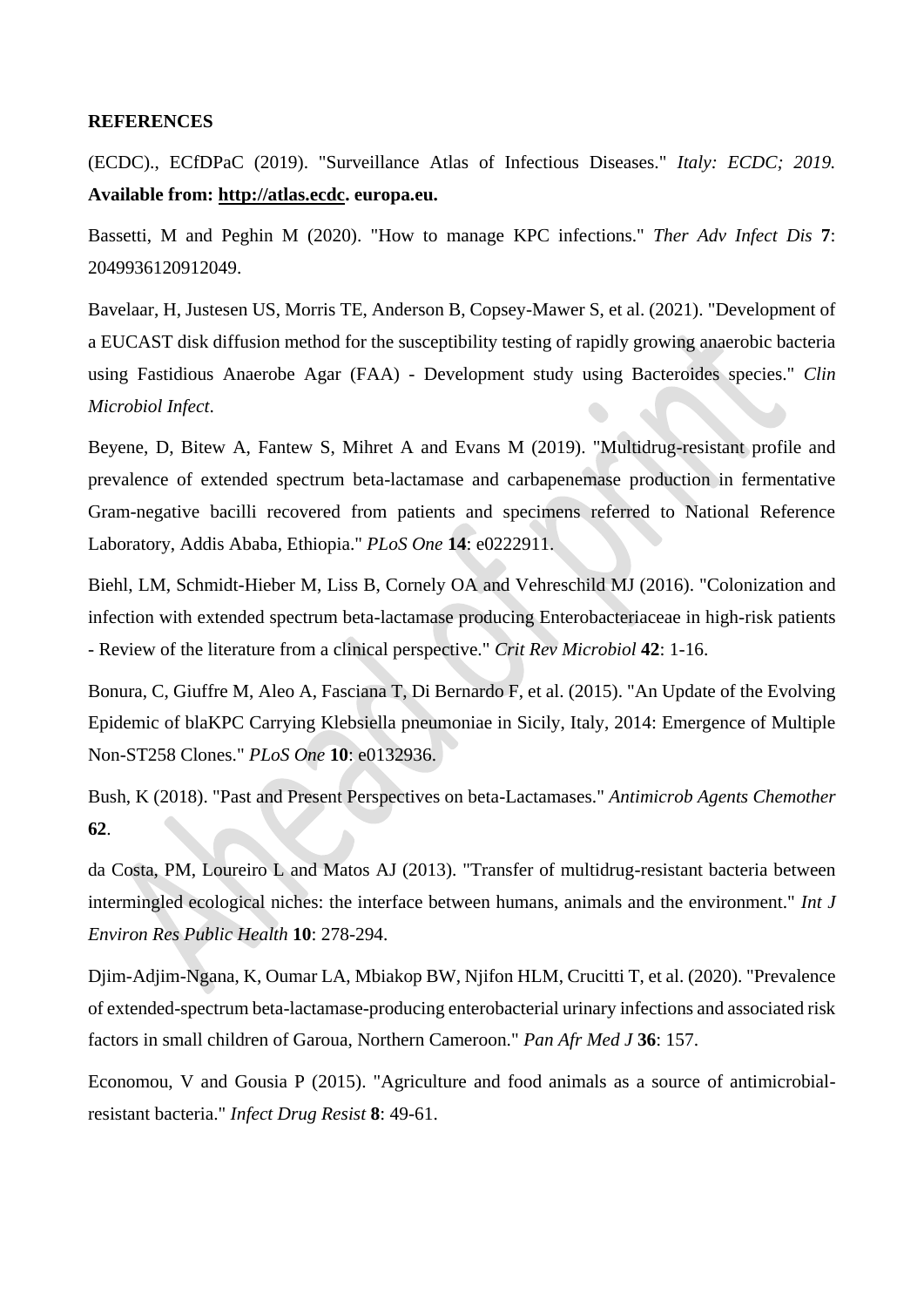<span id="page-9-0"></span>Exner, M, Bhattacharya S, Christiansen B, Gebel J, Goroncy-Bermes P, et al. (2017). "Antibiotic resistance: What is so special about multidrug-resistant Gram-negative bacteria?" *GMS Hyg Infect Control* **12**: Doc05.

<span id="page-9-7"></span>Falagas, ME, Tansarli GS, Karageorgopoulos DE and Vardakas KZ (2014). "Deaths attributable to carbapenem-resistant Enterobacteriaceae infections." *Emerg Infect Dis* **20**: 1170-1175.

<span id="page-9-4"></span>Ferranti, M, Schiaroli E, Palmieri MI, Repetto A, Vecchiarelli A, et al. (2018). "Carbapenemaseproducing Enterobacteriaceae isolates resistant to last-line antibiotics in an Italian general hospital." *New Microbiol* **41**: 274-281.

<span id="page-9-8"></span>Gorgulho, A, Grilo AM, de Figueiredo M and Selada J (2020). "Carbapenemase-producing Enterobacteriaceae in a Portuguese hospital - a five-year retrospective study." *Germs* **10**: 95-103.

<span id="page-9-9"></span>Gurung, S, Kafle S, Dhungel B, Adhikari N, Thapa Shrestha U, et al. (2020). "Detection of OXA-48 Gene in Carbapenem-Resistant Escherichia coli and Klebsiella pneumoniae from Urine Samples." *Infect Drug Resist* **13**: 2311-2321.

<span id="page-9-6"></span>Haldorsen, B, Giske CG, Hansen DS, Orri Helgason K, Kahlmeter G, et al. (2018). "Performance of the EUCAST disc diffusion method and two MIC methods in detection of Enterobacteriaceae with reduced susceptibility to meropenem: the NordicAST CPE study." *J Antimicrob Chemother* **73**: 2905.

<span id="page-9-10"></span>Hammoudi Halat, D and Ayoub Moubareck C (2020). "The Current Burden of Carbapenemases: Review of Significant Properties and Dissemination among Gram-Negative Bacteria." *Antibiotics (Basel)* **9**.

<span id="page-9-5"></span>Ho, S, Nguyen L, Trinh T and MacDougall C (2019). "Recognizing and Overcoming Resistance to New Beta-Lactam/Beta-Lactamase Inhibitor Combinations." *Curr Infect Dis Rep* **21**: 39.

<span id="page-9-11"></span>Hsueh, PR, Chen ML, Sun CC, Chen WH, Pan HJ, et al. (2002). "Antimicrobial drug resistance in pathogens causing nosocomial infections at a university hospital in Taiwan, 1981-1999." *Emerg Infect Dis* **8**: 63-68.

<span id="page-9-3"></span>Karaiskos, I and Giamarellou H (2020). "Carbapenem-Sparing Strategies for ESBL Producers: When and How." *Antibiotics (Basel)* **9**.

<span id="page-9-2"></span>Lin, WP, Huang YS, Wang JT, Chen YC and Chang SC (2019). "Prevalence of and risk factor for community-onset third-generation cephalosporin-resistant Escherichia coli bacteremia at a medical center in Taiwan." *BMC Infect Dis* **19**: 245.

<span id="page-9-1"></span>Livermore, DM and Woodford N (2006). "The beta-lactamase threat in Enterobacteriaceae, Pseudomonas and Acinetobacter." *Trends Microbiol* **14**: 413-420.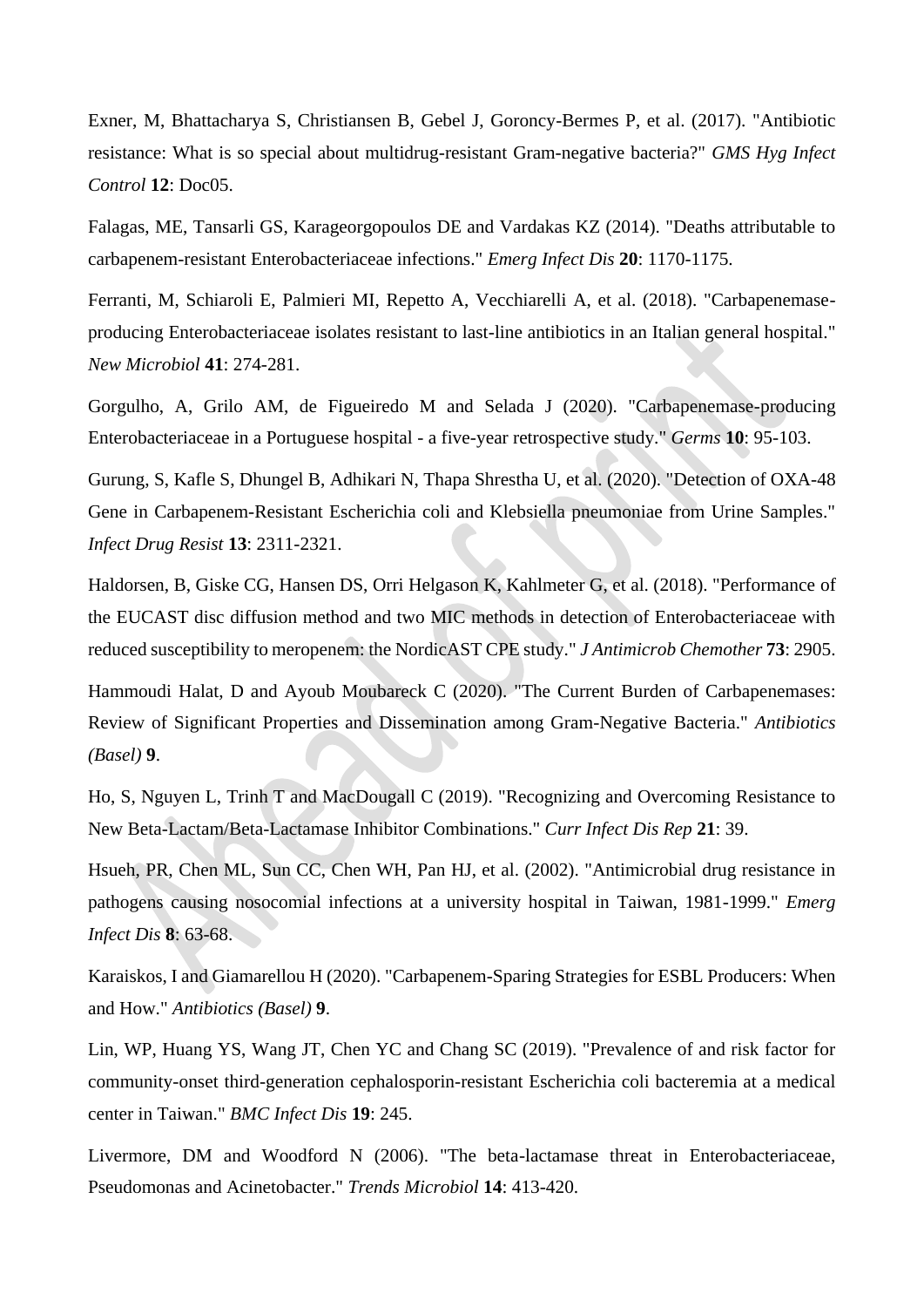<span id="page-10-2"></span>Magiorakos, AP, Srinivasan A, Carey RB, Carmeli Y, Falagas ME, et al. (2012). "Multidrug-resistant, extensively drug-resistant and pandrug-resistant bacteria: an international expert proposal for interim standard definitions for acquired resistance." *Clin Microbiol Infect* **18**: 268-281.

<span id="page-10-3"></span>Malloy, AM and Campos JM (2011). "Extended-spectrum beta-lactamases: a brief clinical update." *Pediatr Infect Dis J* **30**: 1092-1093.

<span id="page-10-9"></span>Meletis, G (2016). "Carbapenem resistance: overview of the problem and future perspectives." *Ther Adv Infect Dis* **3**: 15-21.

<span id="page-10-0"></span>Nunez-Nunez, M, Navarro MD, Palomo V, Rajendran NB, Del Toro MD, et al. (2018). "The methodology of surveillance for antimicrobial resistance and healthcare-associated infections in Europe (SUSPIRE): a systematic review of publicly available information." *Clin Microbiol Infect* **24**: 105-109.

<span id="page-10-10"></span>Paskovaty, A, Pflomm JM, Myke N and Seo SK (2005). "A multidisciplinary approach to antimicrobial stewardship: evolution into the 21st century." *Int J Antimicrob Agents* **25**: 1-10.

<span id="page-10-5"></span>Pop-Vicas, A, Strom J, Stanley K and D'Agata EM (2008). "Multidrug-resistant gram-negative bacteria among patients who require chronic hemodialysis." *Clin J Am Soc Nephrol* **3**: 752-758.

<span id="page-10-7"></span>Rawat, D and Nair D (2010). "Extended-spectrum beta-lactamases in Gram Negative Bacteria." *J Glob Infect Dis* **2**: 263-274.

<span id="page-10-4"></span>Reygaert, WC (2018). "An overview of the antimicrobial resistance mechanisms of bacteria." *AIMS Microbiol* **4**: 482-501.

<span id="page-10-6"></span>Sanders, CC, Peyret M, Moland ES, Shubert C, Thomson KS, et al. (2000). "Ability of the VITEK 2 advanced expert system To identify beta-lactam phenotypes in isolates of Enterobacteriaceae and Pseudomonas aeruginosa." *J Clin Microbiol* **38**: 570-574.

<span id="page-10-1"></span>Sawa, T, Kooguchi K and Moriyama K (2020). "Molecular diversity of extended-spectrum betalactamases and carbapenemases, and antimicrobial resistance." *J Intensive Care* **8**: 13.

<span id="page-10-11"></span>Schrijver, R, Stijntjes M, Rodriguez-Bano J, Tacconelli E, Babu Rajendran N, et al. (2018). "Review of antimicrobial resistance surveillance programmes in livestock and meat in EU with focus on humans." *Clin Microbiol Infect* **24**: 577-590.

<span id="page-10-8"></span>Sharif, MR, Soltani B, Moravveji A, Erami M and Soltani N (2016). "Prevalence and Risk Factors associated with Extended Spectrum Beta Lactamase Producing Escherichia coli and Klebsiella pneumoniae Isolates in Hospitalized Patients in Kashan (Iran)." *Electron Physician* **8**: 2081-2087.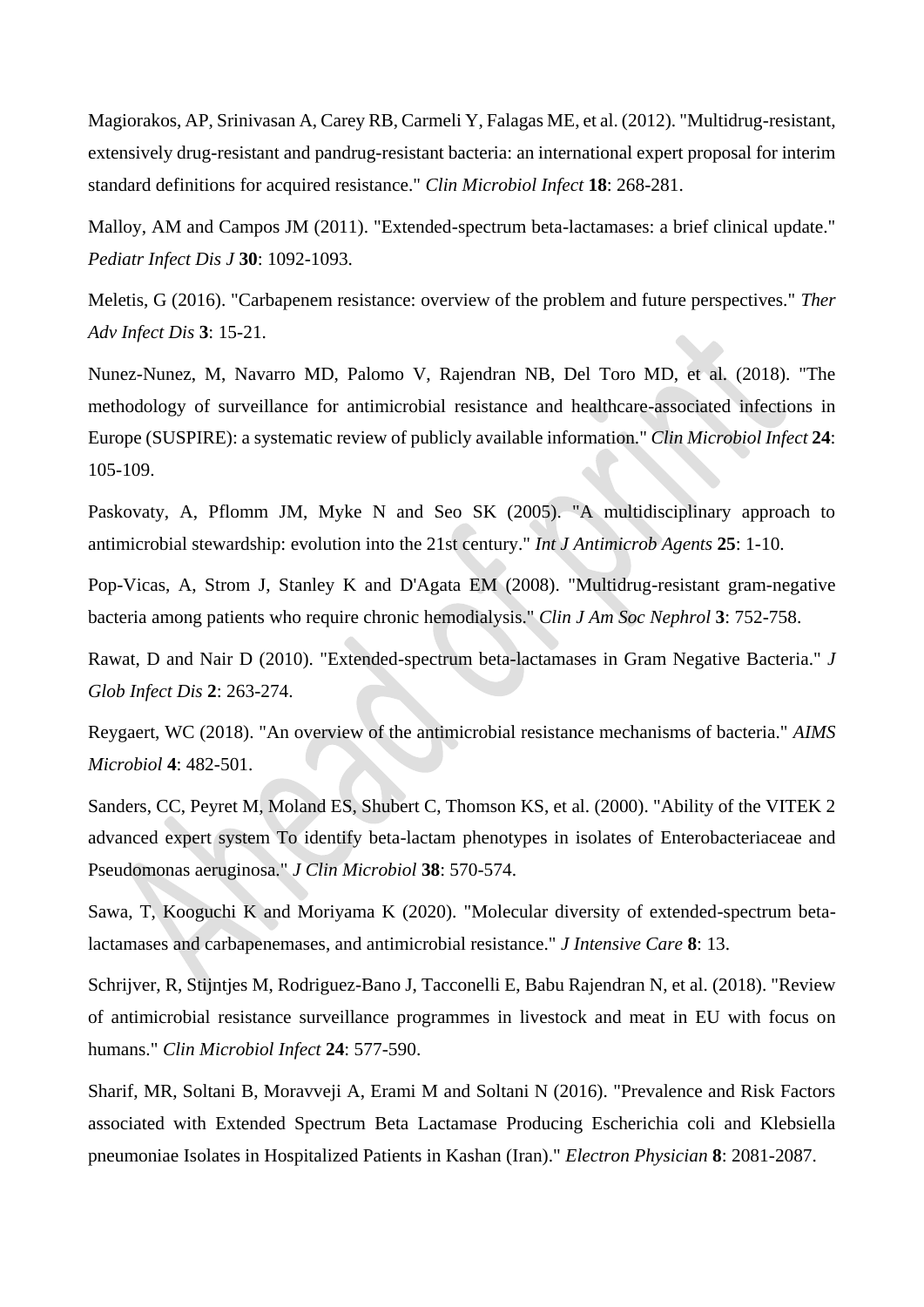<span id="page-11-0"></span>Spera, AM, Esposito S and Pagliano P (2019). "Emerging antibiotic resistance: carbapenemaseproducing enterobacteria. Bad new bugs, still no new drugs." *Infez Med* **27**: 357-364.

<span id="page-11-2"></span>Tzouvelekis, LS, Markogiannakis A, Psichogiou M, Tassios PT and Daikos GL (2012). "Carbapenemases in Klebsiella pneumoniae and other Enterobacteriaceae: an evolving crisis of global dimensions." *Clin Microbiol Rev* **25**: 682-707.

<span id="page-11-1"></span>Walker, KJ, Lee YR and Klar AR (2018). "Clinical Outcomes of Extended-Spectrum Beta-Lactamase-Producing Enterobacteriaceae Infections with Susceptibilities among Levofloxacin, Cefepime, and Carbapenems." *Can J Infect Dis Med Microbiol* **2018**: 3747521.

<span id="page-11-3"></span>Wang, JT, Wu UI, Lauderdale TL, Chen MC, Li SY, et al. (2015). "Carbapenem-nonsusceptible Enterobacteriaceae in Taiwan." *PLoS One* **10**: e0121668.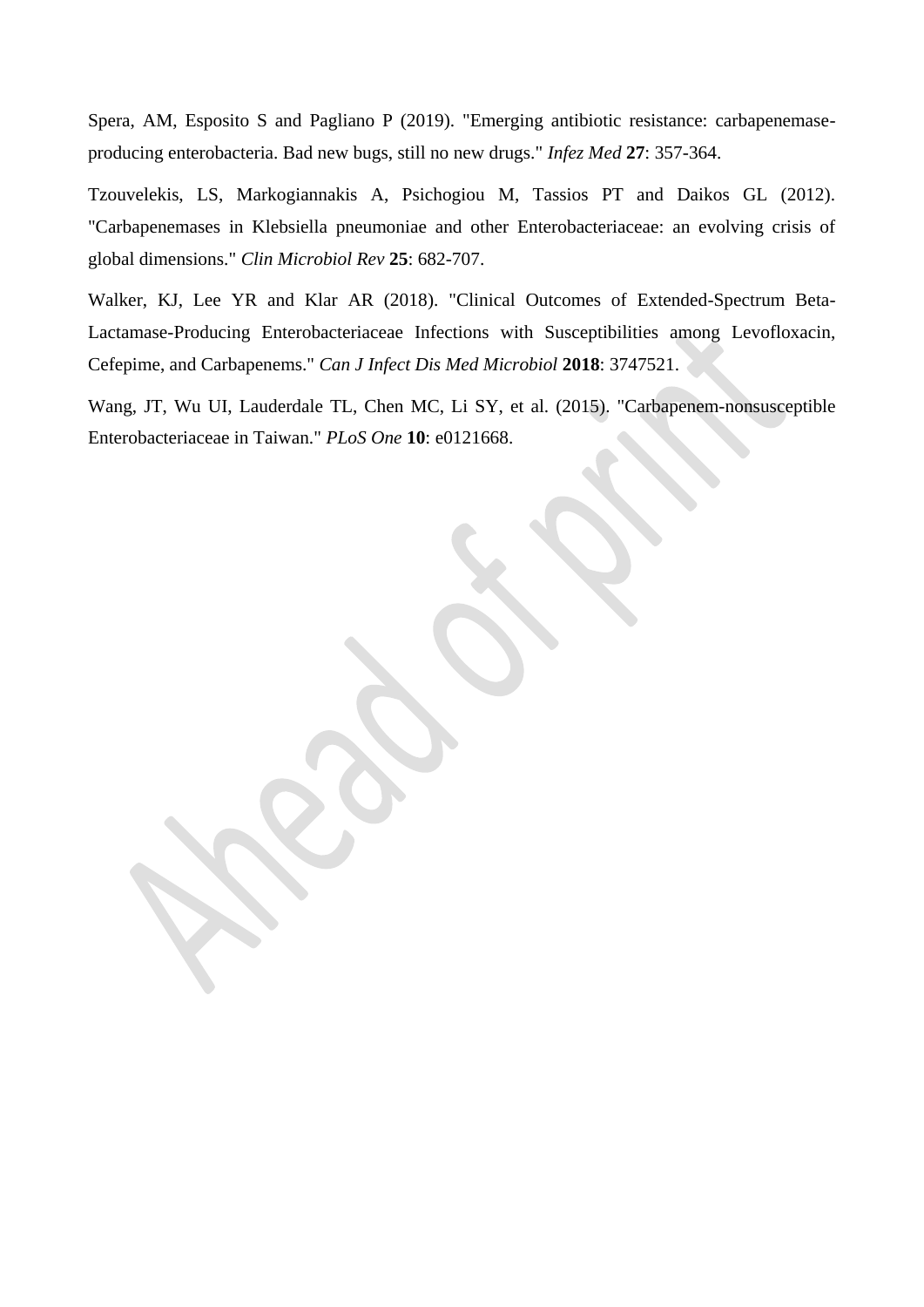**Table 1.** Distribution of commonly isolated fermentative Gram-negative bacteria among different specimen types

|               | Urine | <b>Blood</b> | Lower<br>respiratory<br>tract<br>samples | Pus            | Sputum       | Intraoper-<br>ative<br>material | Other<br>specimen | Total |
|---------------|-------|--------------|------------------------------------------|----------------|--------------|---------------------------------|-------------------|-------|
| E.coli        | 411   | 82           | 25                                       | $\overline{4}$ | 15           | 10                              | 11                | 558   |
| K. pneumoniae | 186   | 102          | 74                                       | $\mathbf{1}$   | 22           | $\overline{4}$                  | $\mathbf{R}$      | 397   |
| E. cloacae    | 11    | 22           | 12                                       | $\mathbf{1}$   | 14           | $\boldsymbol{2}$                | $\overline{3}$    | 65    |
| C. freundii   | 5     | 13           | 3                                        | $\mathbf{1}$   | $\mathbf{1}$ | $\overline{2}$                  | $\mathbf{1}$      | 26    |
| Total         | 613   | 219          | 114                                      | $\tau$         | 52           | 18                              | 23                | 1046  |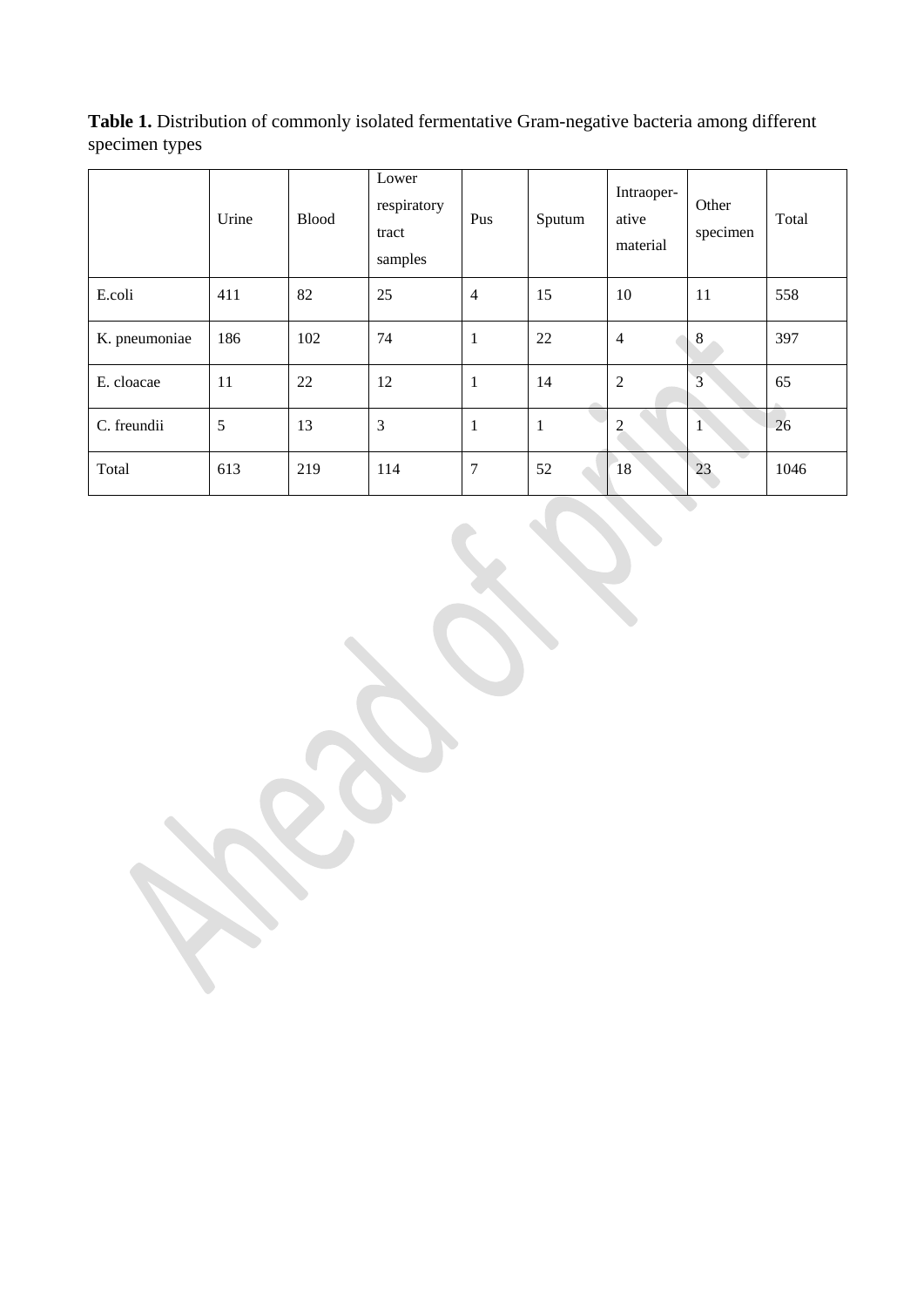|                         | E.coli     | K. pneumoniae | Е.<br>cloacae   | C. freundii     | Total      |
|-------------------------|------------|---------------|-----------------|-----------------|------------|
|                         | N(%)       | N(%)          | complex $(N %)$ | $N(\%)$         | N(%)       |
| Amikacin                | 12(2.1)    | 81 (19.8)     | 0(0)            | 1(3.8)          | 94 (8.9)   |
| Amoxicillin/Clavulanic  | 286 (51.2) | 287 (72.2)    | 65 (100)        | 26(100)         | 664 (63.4) |
| acid                    |            |               |                 |                 |            |
| Ciprofloxacin           | 241 (43.1) | 261(65.7)     | 12(18.4)        | 9(34.6)         | 523 (50)   |
| Ertapenem               | 13(2.3)    | 129 (32.4)    | 14(21.5)        | 0(0)            | 156(14.9)  |
| Fosfomicin              | 15(2.6)    | 125(31.4)     | 27(41.5)        | 0(0)            | 167(15.9)  |
| Gentamycin              | 86 (15.4)  | 164(41.3)     | 5(8.1)          | 1(3.8)          | 256 (24.4) |
| Imipenem                | 2(0.3)     | 84(21.1)      | 6(9.1)          | 0(0)            | 92(8.7)    |
| Meropenem               | 4(0.8)     | 157(39.5)     | 8(12.3)         | 0(0)            | 169(16.1)  |
| Piperacillin-Tazobactem | 47(8.4)    | 236(59.4)     | 26(40)          | 3(11.5)         | 312(29.8)  |
| Cefepime                | 109(19.5)  | 190 (47.8)    | 10(15.3)        | 0(0)            | 309 (29.5) |
| Cefotaxime              | 189 (33.8) | 261(65.7)     | 29(44.6)        | 11(42.3)        | 490 (46.8) |
| Ceftazidime             | 177(31.7)  | 267(67.2)     | 28(43)          | 10(38.4)        | 482 (46)   |
| Sulfamethoxazole-       | 194 (34.7) | 153 (38.5)    | 11(17)          | 3(11.5)         | 361 (34.5) |
| trimethoprim            |            |               |                 |                 |            |
| Total                   | 558        | 397           | 65              | 26 <sup>2</sup> | 1046       |
|                         |            |               |                 |                 |            |

**Table 2**. Antimicrobial resistance profiles of commonly isolated FGNB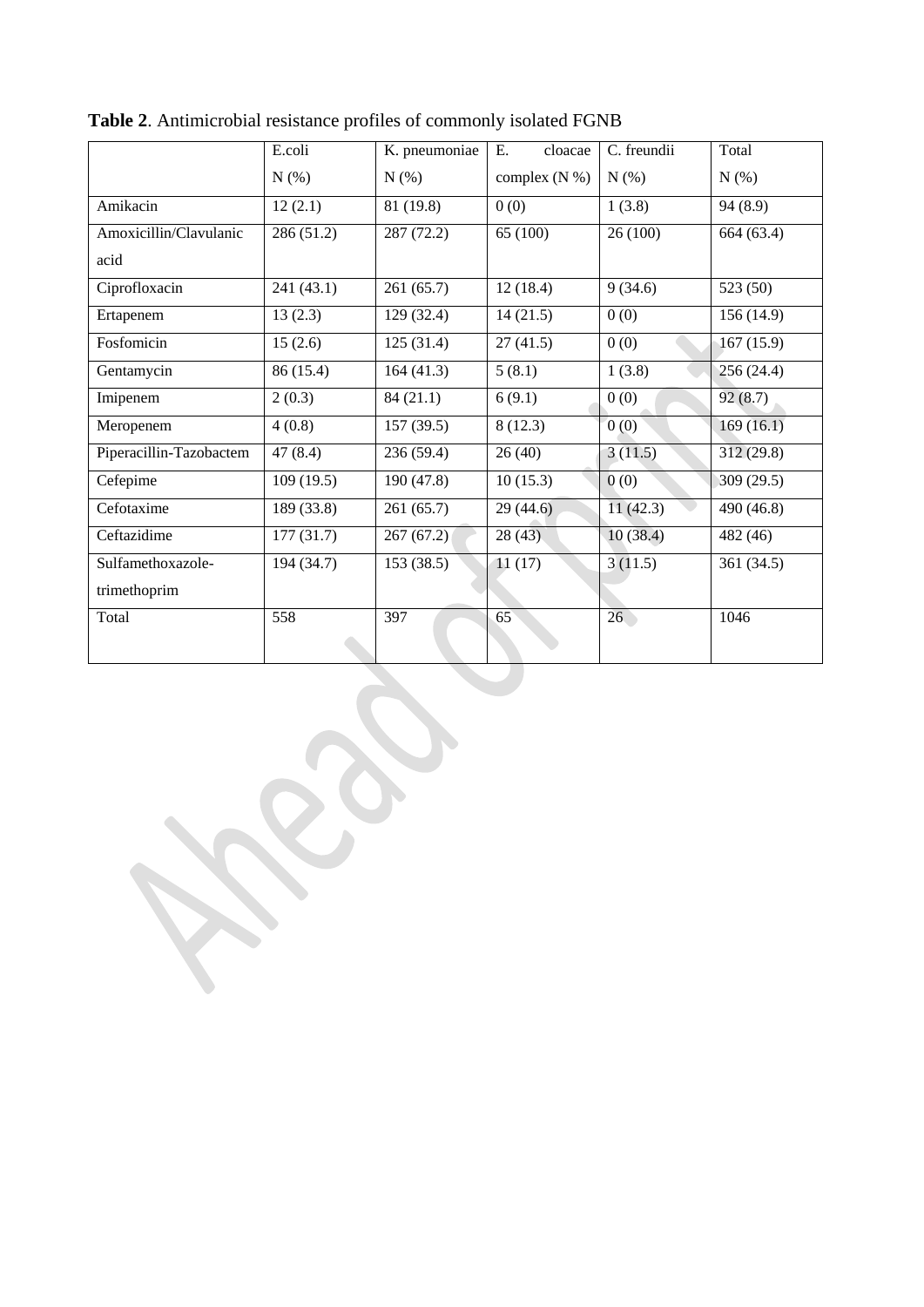

**Fig. 1.** Prevalence of MDR, ESBL and carbapenemase-producing FGNB among different wards. The numbers above each column indicate the number of positive samples.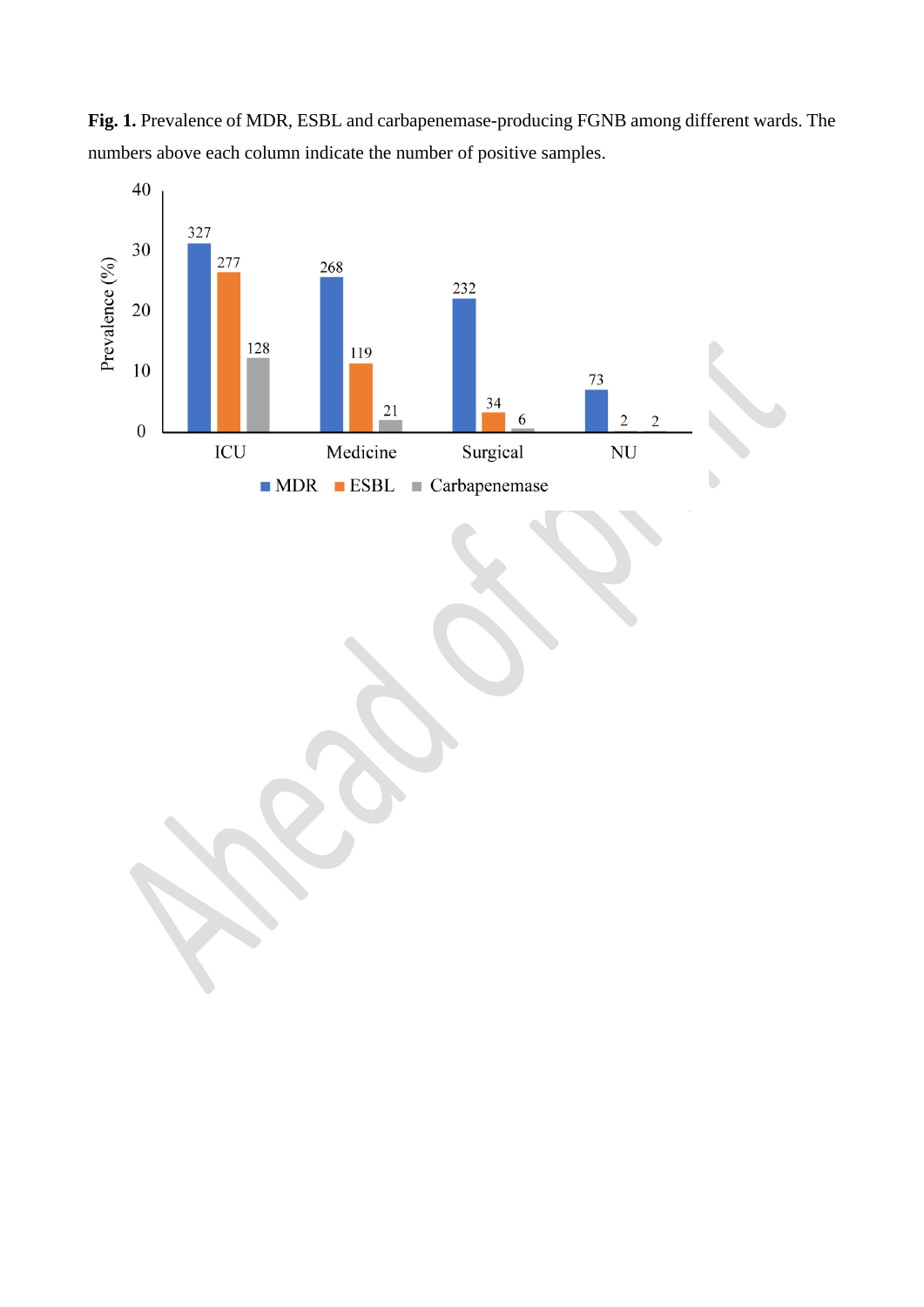